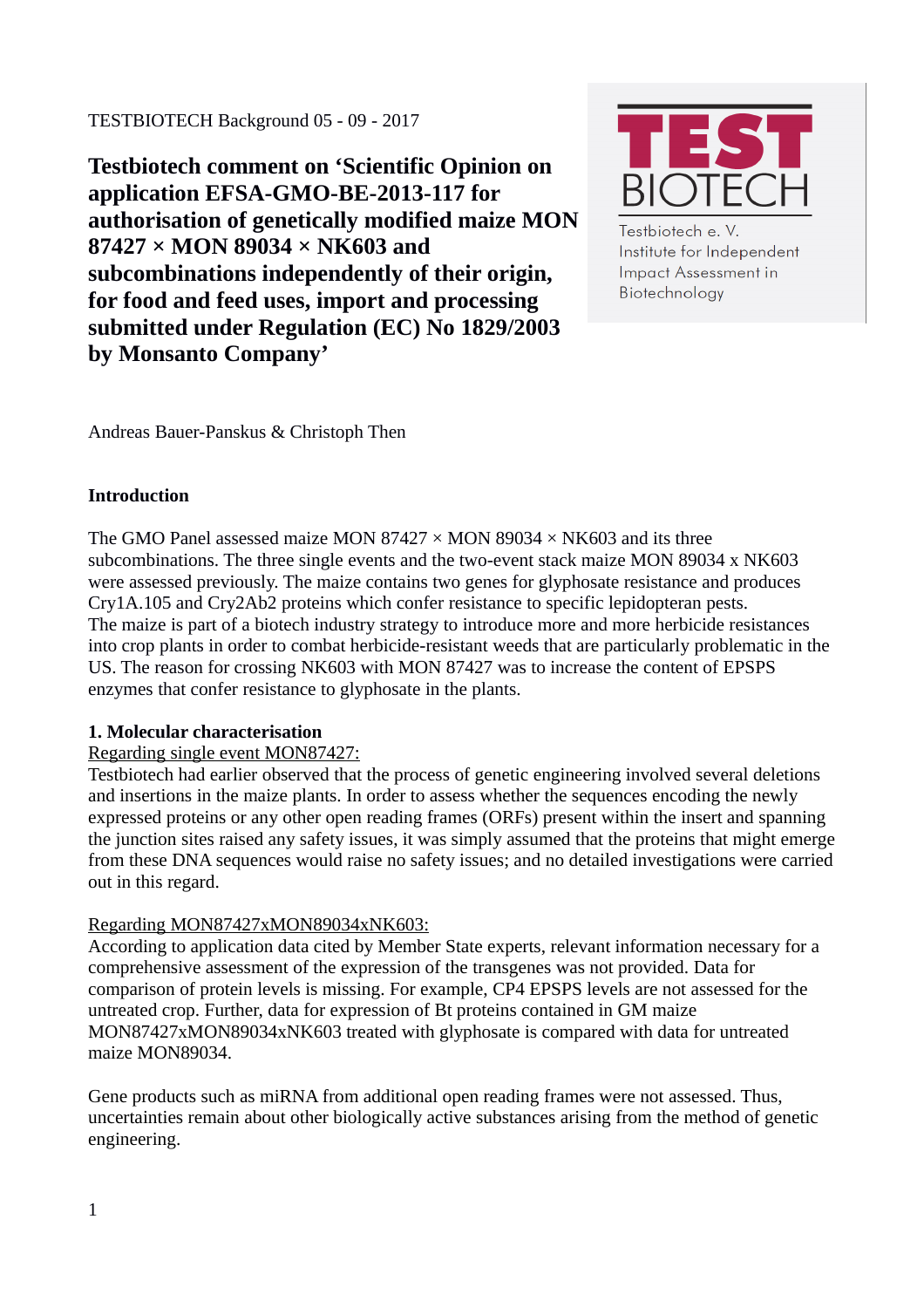Environmental stress can also cause unexpected patterns of expression in the newly introduced DNA (see, for example, Trtikova et al., 2015). However, the expression of the additional enzymes was only measured under field conditions in the US for one year. It is unclear, to which extent specific environmental conditions will influence the overall concentration of the enzymes in the plants. The plants should have been subjected to a much broader range of defined environmental conditions and stressors to gather reliable data on gene expression and functional genetic stability.

Mostly relevant in this context is that EFSA and the applicant completely omitted to assess the stacked event in regard to its intended purpose. The reason for crossing NK603 with MON 87427 was to increase the content of EPSPS enzymes that confer resistance to glyphosate. Indeed, the expression data reveal a much higher content of these enzymes compared to the single trait. In consequence, it has to be expected that these plants can and will be exposed to higher and also repeated dosages of glyphosate. Higher applications of glyphosate will not only lead to a higher burden of residues in the harvest, but may also influence the expression of the transgenes or other genome activities in the plants. This aspect, which is the most relevant in regard to this stacked event, was completely ignored by the risk assessment as performed.

EFSA should have requested that Monsanto submit data from field trials with the highest dosage of glyphosate that can be tolerated by the plants, also including repeated spraying. The material derived from those plants should have been assessed by using Omics techniques to investigate changes in the gene activity of the transgene, as well as the natural genome of the plants.

As a result, further investigations are necessary to assess the combinatorial genomic effects.

# **2. Comparative analysis (for compositional analysis and agronomic traits and GM phenotype)**

Regarding agronomic parameters,

- Maize MON 87427 x MON 89034 x NK603 not treated with glyphosate showed a statistically significant increase in ear height, plant height and stalk lodging, and a reduction in grain moisture. Ear height, plant height and grain moisture fell within the equivalence limits established by the non-GM reference varieties (equivalence category I), while for stalk lodging equivalence with the non-GM reference varieties was more likely than not (equivalence category II).
- Maize MON 87427 x MON 89034 x NK603 treated with glyphosate showed a statistically significant increase in ear and plant height. Both endpoints fell within the equivalence limits established by the non-GM reference varieties (equivalence category I).

Further, compositional data revealed many statistically significant differences:

- In maize MON 87427 x MON 89034 x NK603 not treated with glyphosate, statistically significant differences with the non-GM comparator were identified for 42 grain endpoints. Levels of carbohydrates even fell under equivalence category III and differences in calcium under category IV.
- For maize MON 87427 x MON 89034 x NK603 treated with glyphosate, statistically significant differences were identified for 16 grain endpoints and 2 forage endpoints. All the endpoints fell under equivalence category I or II except for calcium levels (category IV).

It has to be assumed that this event is essentially different from its comparator in regard to many compositions and biological characteristics. Even if changes taken as isolated data might not directly raise safety concerns, the overall number of effects and their strong significance has to be taken as a starting point for much more detailed investigations. It is not acceptable that EFSA failed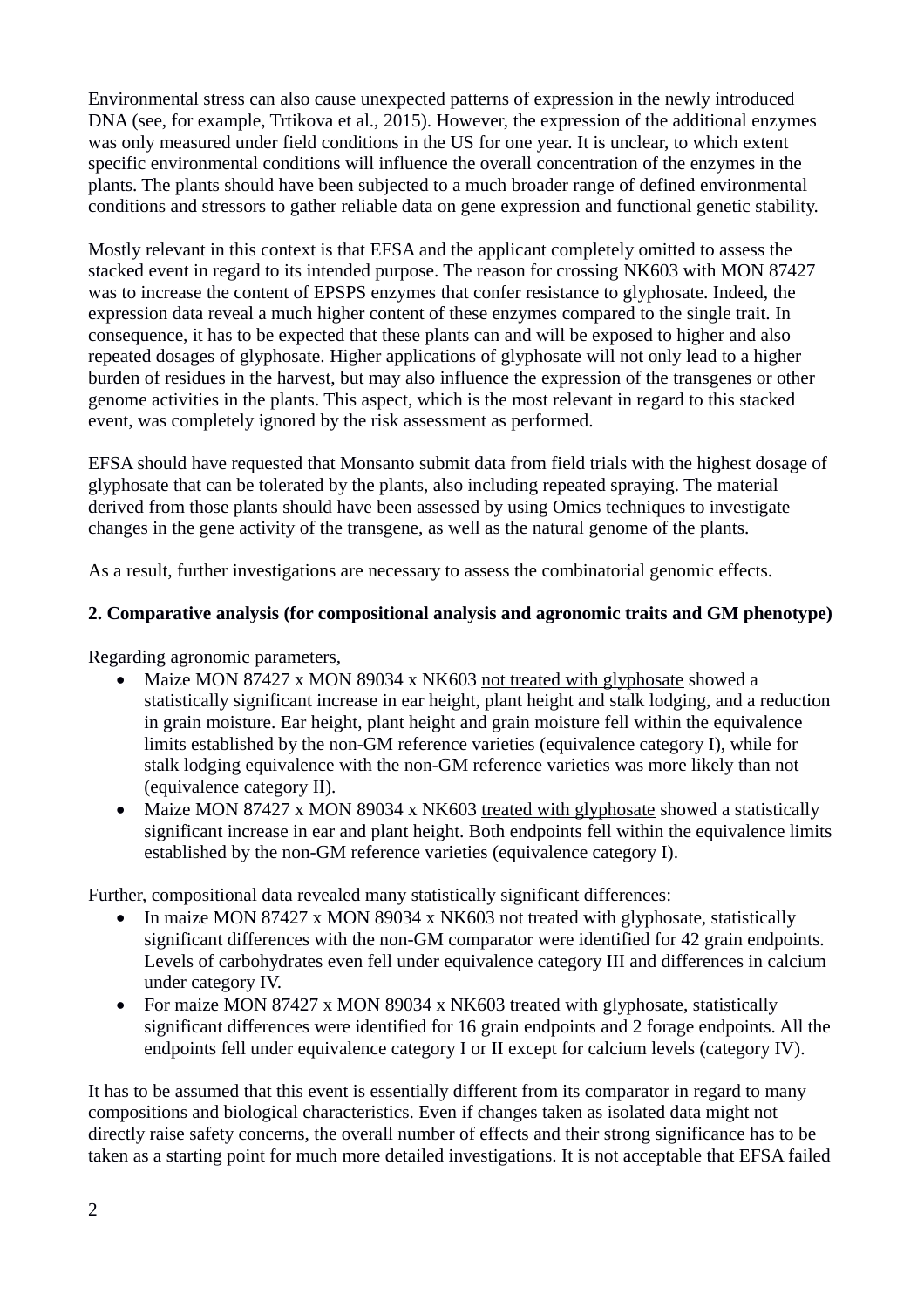to require further studies e.g.

- Many of the observed significant changes were set aside without further more detailed and targeted investigations (EFSA, 2017a).
- No data from Omics (proteomics, transcriptomics, metabolomics) were used to assist the compositional analysis and the assessment of the phenotypical changes.
- More powerful statistical analysis, such as multidimensional analysis, was not applied to the data.
- No field trials were conducted that lasted more than one season. Thus, based on current data, site specific effects can hardly be assessed.
- Further, no data were generated representing more extreme environmental conditions, such as those caused by climate change. Although no application has been filed for cultivation, data on the interaction between the plants and the environment have to be considered as one of the starting points in risk assessment of the plant, and must be made available and assessed in detail. However, EFSA (2017a) stated that: "Considering the scope of application EFSA-GMO-BE-2013-117, interactions with the biotic and abiotic environment are not considered to be relevant issues."
- In addition, more varieties should have been included into the field trials to see how the gene constructs interact with the genetic background of the plants.

Mostly relevant in this context is that EFSA and the applicant completely omitted to assess the stacked event in regard to its intended purpose. The reasoning for crossing NK603 with MON 87427 was to increase the content of EPSPS enzymes that confer resistance to glyphosate. In consequence, it has to be expected that these plants can and will be exposed to higher and also repeated dosages of glyphosate. Higher applications of glyphosate will not only lead to a higher burden of residues in the harvest, but may also influence the composition of the plants and agronomic characteristics. This aspect, which is the most relevant in regard to this stacked event, was completely ignored by the risk assessment as performed.

EFSA should have requested that Monsanto submit data from field trials with the highest dosage of glyphosate that can be tolerated by the plants, also including repeated spraying. The material derived from those plants should have been assessed by using Omics techniques to investigate changes in the plants composition.

Based on the available data, no final conclusions can be drawn on the safety of the plants.

# **Toxicology**

Regarding parental plants:

Open questions regarding toxicity of maize MON89034 were addressed by Member State experts, but disregarded by the GMO Panel (EFSA, 2017b).

# Regarding maize MON 87427 x MON 89034 x NK603:

Despite many significant changes in the composition of the plants and agronomic characteristics, no testing of the whole plant (feeding study) was requested. It has to be assumed that this event is essentially different from its comparator in regard to many compositions and biological characteristics. Even if changes taken as isolated data might not directly raise safety concerns, the overall number of effects and their strong significance has to be taken as a starting point for much more detailed investigation of their potential health impacts.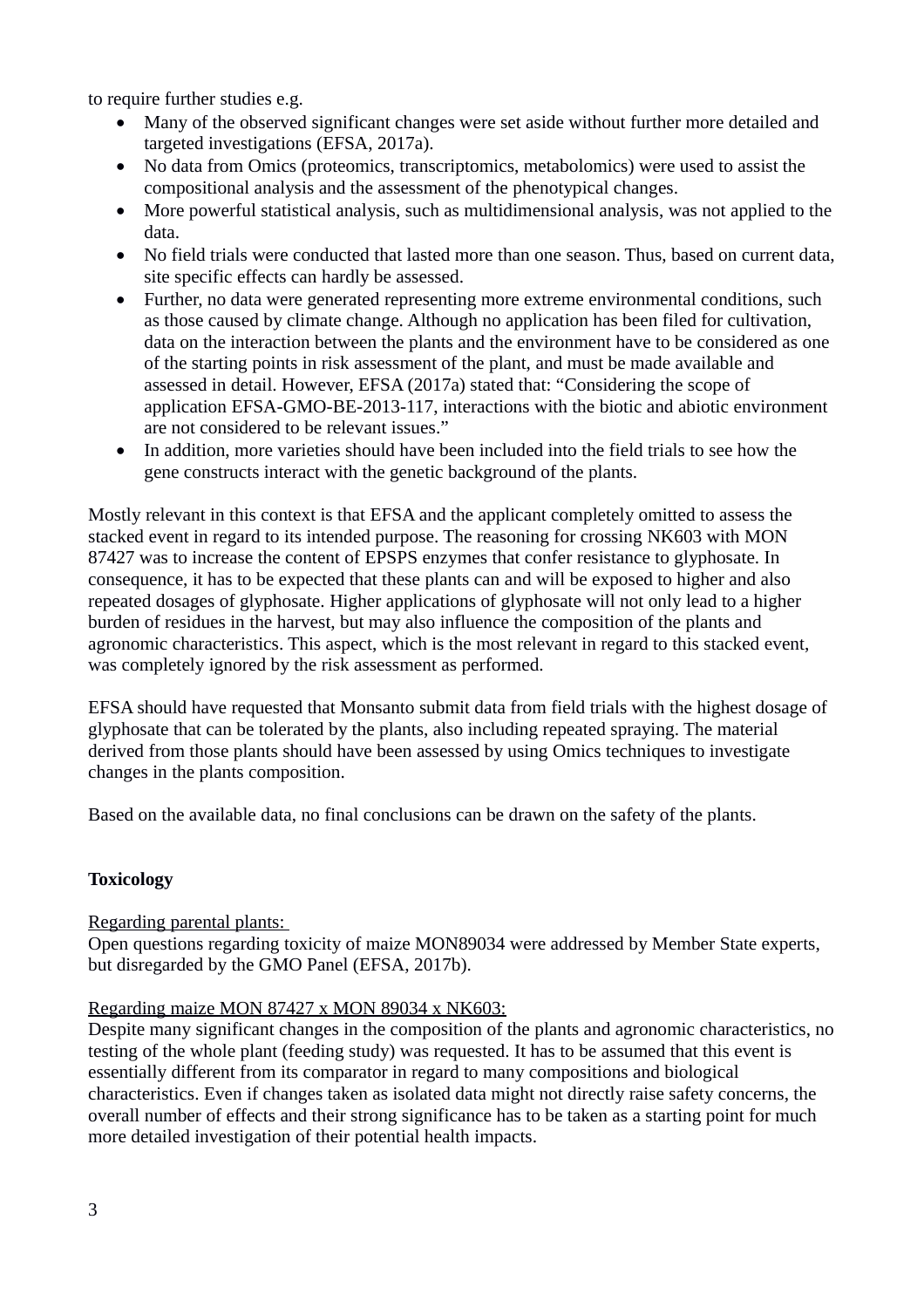Beyond that, the residues from spraying were considered to be outside the remit of the GMO panel. However, without detailed assessment of these residues, no conclusion can be drawn on the safety of the imported products: Due to the specific agricultural practices that go along with the cultivation of these herbicide resistant plants, there are, for example, specific patterns of applications, exposure, occurrence of specific metabolites and emergence of combinatorial effects that require special attention.

Herbicide-resistant plants are meant to survive the application of the complementary herbicide while most other plants will die after short time. Thus, for example, residues of glyphosate, its metabolites and additives to the formulated product might accumulate and interact in the plants. As the publication by Kleter et al. (2011) shows, using herbicides to spray genetically engineered herbicide-resistant plants does indeed lead to patterns of residues and exposure that need to be assessed in detail. According to a reasoned legal opinion drawn up by Kraemer (2012), residues from spraying with complementary herbicides have to be taken into account in the risk assessment of genetically engineered plants from a regulatory point of view.

More detailed assessment is also in accordance with pesticide regulation, which requires specific risk assessment of imported plants if the usage of pesticides is different in the exporting countries compared to the one in the EU. In this regard, it should be taken into account that EFSA (2015a) explicitly stated that no conclusion can be derived on the safety of residues from spraying with glyphosate occurring in genetically engineered plants resistant to this herbicide.

Further, there is a common understanding that commercially traded formulations of glyphosate, such as Roundup, can be more toxic than glyphosate itself. Therefore, the EU has already taken measures to remove problematic additives known as POE tallowmine from the market. Problematic additives are still allowed in those countries where the genetically engineered plants are cultivated. The EU Commission has confirmed the respective gaps in risk assessment:

*"A significant amount of food and feed is imported into the EU from third countries. This includes food and feed produced from glyphosate-tolerant crops. Uses of glyphosate-based plant protection products in third countries are evaluated by the competent authorities in those countries against the locally prevailing regulatory framework, but not against the criteria of Regulation (EC) No. 1107/2009. (…)." [\(www.testbiotech.org/node/1637\)](http://www.testbiotech.org/node/1637)* 

The European Food Safety Authority (EFSA) agrees that further investigations and data are needed (EFSA, 2015b).

In any case, both the EU pesticide regulation and the GMO regulation require a high level of protection for health and the environment. Thus, in regard to herbicide-resistant plants, specific assessment of residues from spraying with complementary herbicides must be considered to be a prerequisite for granting authorisation. In addition, cumulative effects have to be investigated if a plant contains or produces other compounds with potential toxicity.

Mostly relevant in this context is that EFSA and the applicant completely omitted to assess the stacked event in regard to its intended purpose. The reason for crossing NK603 with MON 87427 was to increase the content of EPSPS enzymes that confer resistance to glyphosate. In consequence, it has to be expected that these plants can and will be exposed to higher and also repeated dosages of glyphosate. Higher applications of glyphosate will not only lead to a higher burden of residues in the harvest, but may also influence the composition of the plants and agronomic characteristics. This aspect, which is the most relevant in regard to this stacked event, was completely ignored by the risk assessment as performed.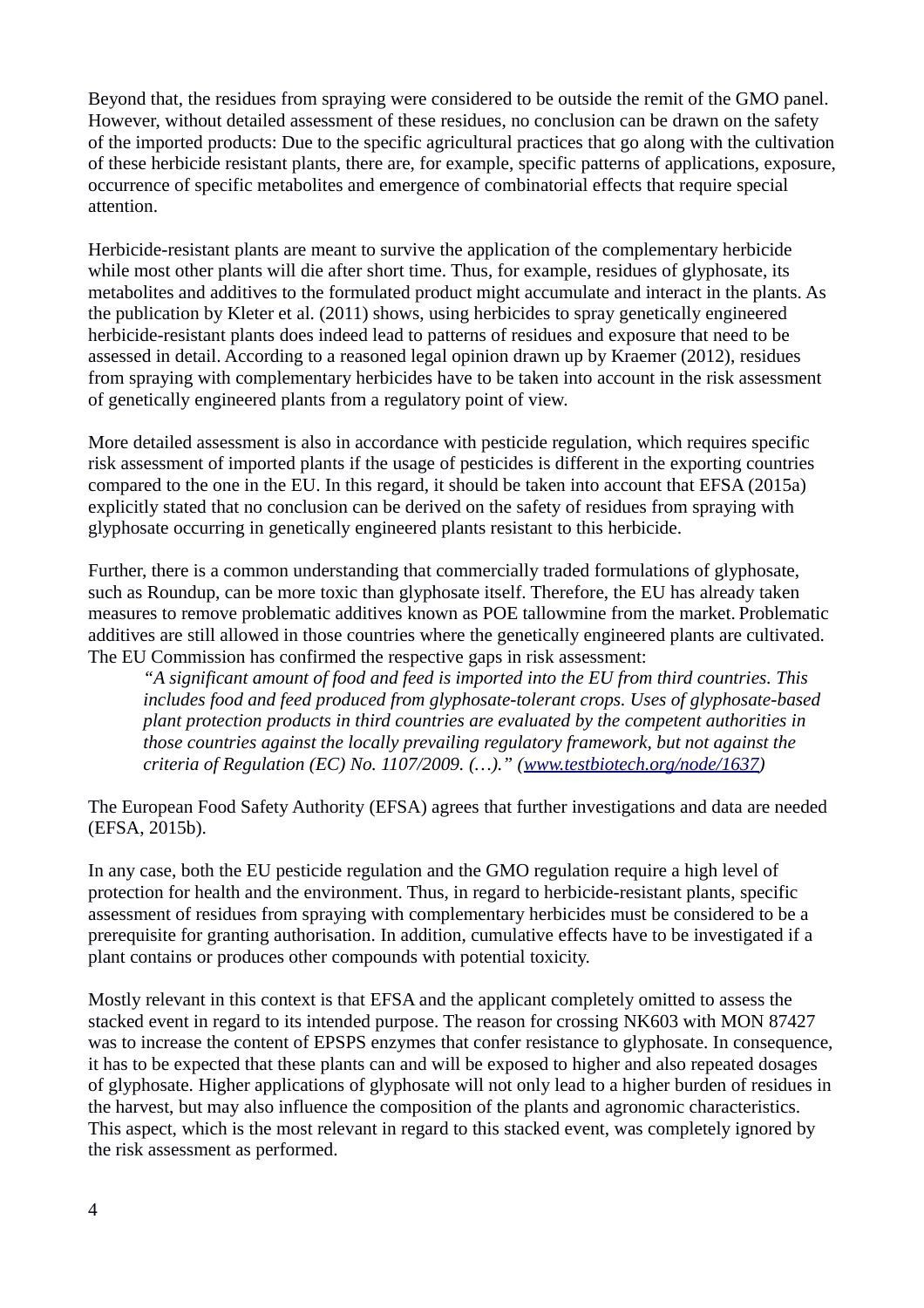EFSA should have requested that Monsanto submit data from field trials with the highest dosage of glyphosate that can be tolerated by the plants, also including repeated spraying. The material derived from those plants should have been assessed in regard to organ toxicity, immune reactions and reproductive toxicity, also taking combinatorial effects with other plants components and the Bt toxins into account. In the context of risk assessment of this stacked event, the residues from spraying with the complementary residues must also considered to be a potent co-stressor. The impact on cells and organisms exposed to several stressors in parallel can be of great importance for the efficacy of Bt toxins. As, for example, Kramarz et al. (2007 and 2009) show, parallel exposure to chemical toxins can lead to Bt toxins having an effect on organisms that are not normally susceptible. In addition, Bøhn et al. (2016) show additive effects of several Cry toxins. Cry toxins interact with Roundup / glyphosate when co-exposed to *Daphnia magna*. These cumulative effects also have to be assessed in regard to food and feed usages.

As a result, the toxicological assessment carried out by EFSA is not acceptable.

## **Allergenicity**

No data were presented to show that plant composition in regard to allergenic components is unchanged.

Mostly relevant in this context is that EFSA and the applicant completely omitted to assess the stacked event in regard to its intended purpose. The reason for crossing NK603 with MON 87427 was to increase the content of EPSPS enzymes that confer resistance to glyphosate. In consequence, it has to be expected that these plants can and will be exposed to higher and also repeated dosages of glyphosate. Higher applications of glyphosate will not only cause a higher burden of residues in the harvest, but may also change the composition of the plants in regard to naturally occurring allergens. This aspect, which is the most relevant in regard to this stacked event, was completely ignored by the risk assessment as performed.

EFSA should have requested that Monsanto submit data from field trials with the highest dosage of glyphosate that can be tolerated by the plants, also including repeated spraying. The material derived from those plants should have been assessed in regard to immune reactions, also taking combinatorial effects with the Bt toxins into account. While EFSA looked at adjuvant effects, no data were presented to assess such effects empirically.

Consequently, the assessment of the impact on the immune system cannot be regarded as conclusive.

#### **Others**

No data at all were presented regarding subcombinations MON 87427  $\times$  MON 89034 and MON 87427 × NK603.

Further, any spillage from the kernels has to be monitored closely. EFSA completely overlooked that populations of teosinte are abundant in Spain and France; these have to be considered to be wild relatives that enable gene flow and potential spread of the transgenes across the fields and the environment (Trtikova et al., 2017).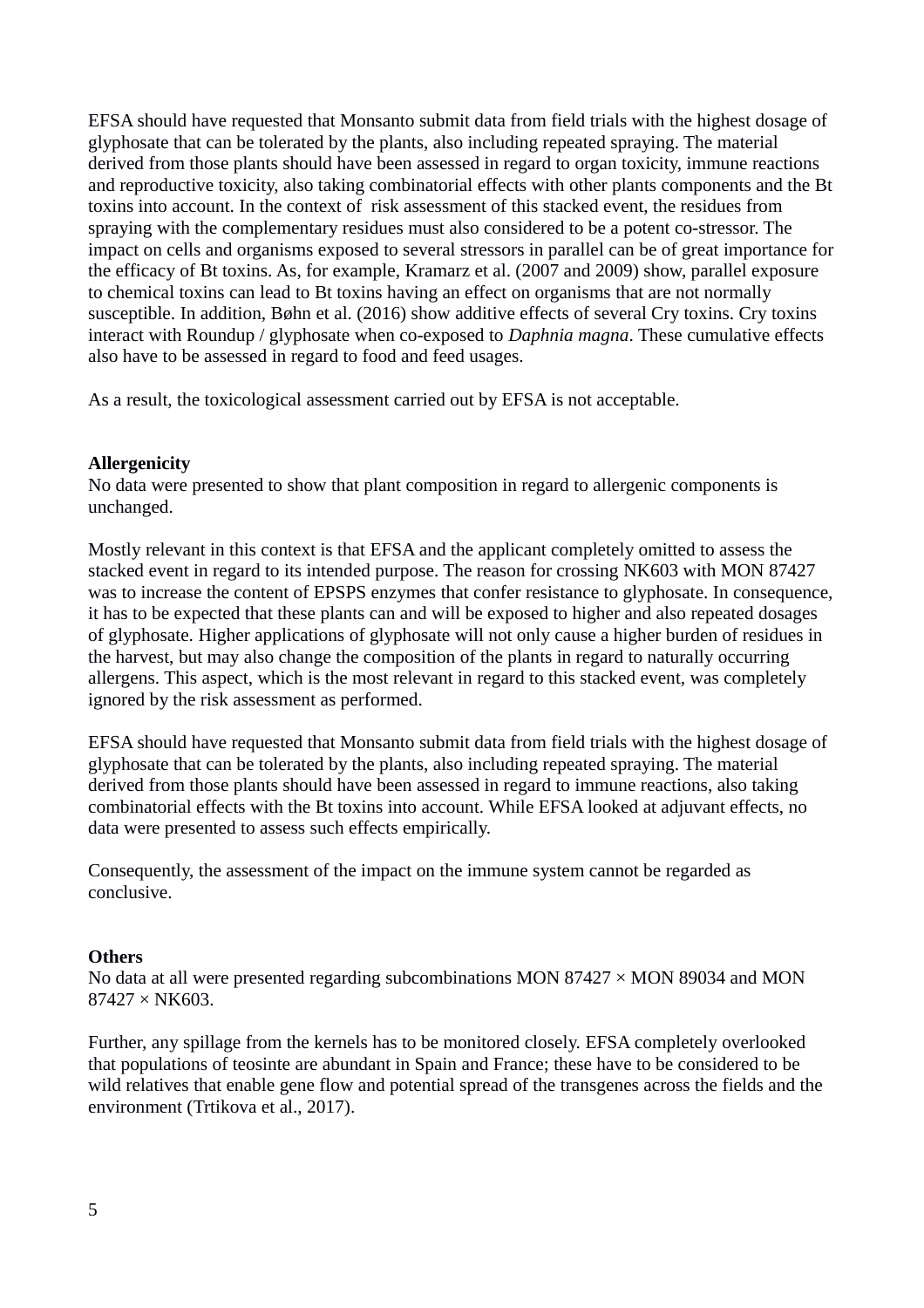## **Environmental risk assessment**

EFSA (2017a) risk assessment is extensively flawed since the authority refers to completely outdated literature on the occurrence of wild relatives in Europe: "*Populations of sexually compatible indigenous wild relatives of maize are not known in Europe (Eastham and Sweet, 2002; OECD, 2003), therefore vertical gene transfer is not considered to be an environmental issue in the EU.*" However, since 2009, teosinte, a wild relative of maize, is known to occur in Spain. There are further reports from France about its occurrence that might encompass further regions in the EU (Trtikova et al., 2017).

Further, as shown by Pascher (2016), the EFSA is underestimating the risks posed by occurrence of volunteers.

Consequently, environmental risk assessment carried out by EFSA is not acceptable.

# **Conclusions and recommendations**

EFSA risk assessment should not be accepted. It did not have any data regarding possible toxicity and impact on the immune system, and did not identify knowledge gaps or uncertainties. The environmental risk assessment is based on wrong assumptions. The monitoring plan has to be rejected because it will not make the necessary data available.

# **References:**

Bøhn, T., Rover, C.M., Semenchuk, P.R. (2016) Daphnia magna negatively affected by chronic exposure to purified Cry-toxins. Food Chem. Toxicol., 91: 130–140.

EFSA (2015a) Conclusion on the peer review of the pesticide risk assessment of the active substance glyphosate. EFSA Journal 2015; 13 (11): 4302.

EFSA (2015 b) Statement of EFSA on the request for the evaluation of the toxicological assessment of the co-formulant POE-tallowamine. EFSA Journal 2015; 13(11): 4303.

EFSA (2017a) Scientific Opinion on application EFSA-GMO-BE-2013-117 for authorisation of genetically modified maize MON 87427  $\times$  MON 89034  $\times$  NK603 and subcombinations independently of their origin, for food and feed uses, import and processing submitted under Regulation (EC) No 1829/2003 by Monsanto Company. EFSA Journal 2017;15(8):4922, 26 pp. <https://doi.org/10.2903/j.efsa.2017.4922>

EFSA (2017b) Application EFSA-GMO-BE-2013-117, Comments and opinions submitted by Member States during the three-month consultation period, Register of Questions, http://registerofquestions.efsa.europa.eu/roqFrontend/ListOfQuestionsNoLogin?0&panel=ALL

Kleter, G.A., Unsworth, J.B., Harris, C.A. (2011) The impact of altered herbicide residues in transgenic herbicide-resistant crops on standard setting for herbicide residues. Pest Managment Science, 67(10): 1193-1210.

Kraemer, L. (2012) The consumption of genetically modified plants and the potential presence of herbicide residues, legal dossier compiled on behalf of Testbiotech, [http://www.testbiotech.de/sites/default/files/Legal\\_Dossier\\_Kraemer\\_Pesticide\\_RA\\_PMP.pdf](http://www.testbiotech.de/sites/default/files/Legal_Dossier_Kraemer_Pesticide_RA_PMP.pdf)

Kramarz, P., de Vaufleury, A., Gimbert, F., Cortet, J., Tabone, E., Andersen, M.N., Krogh, P.H.